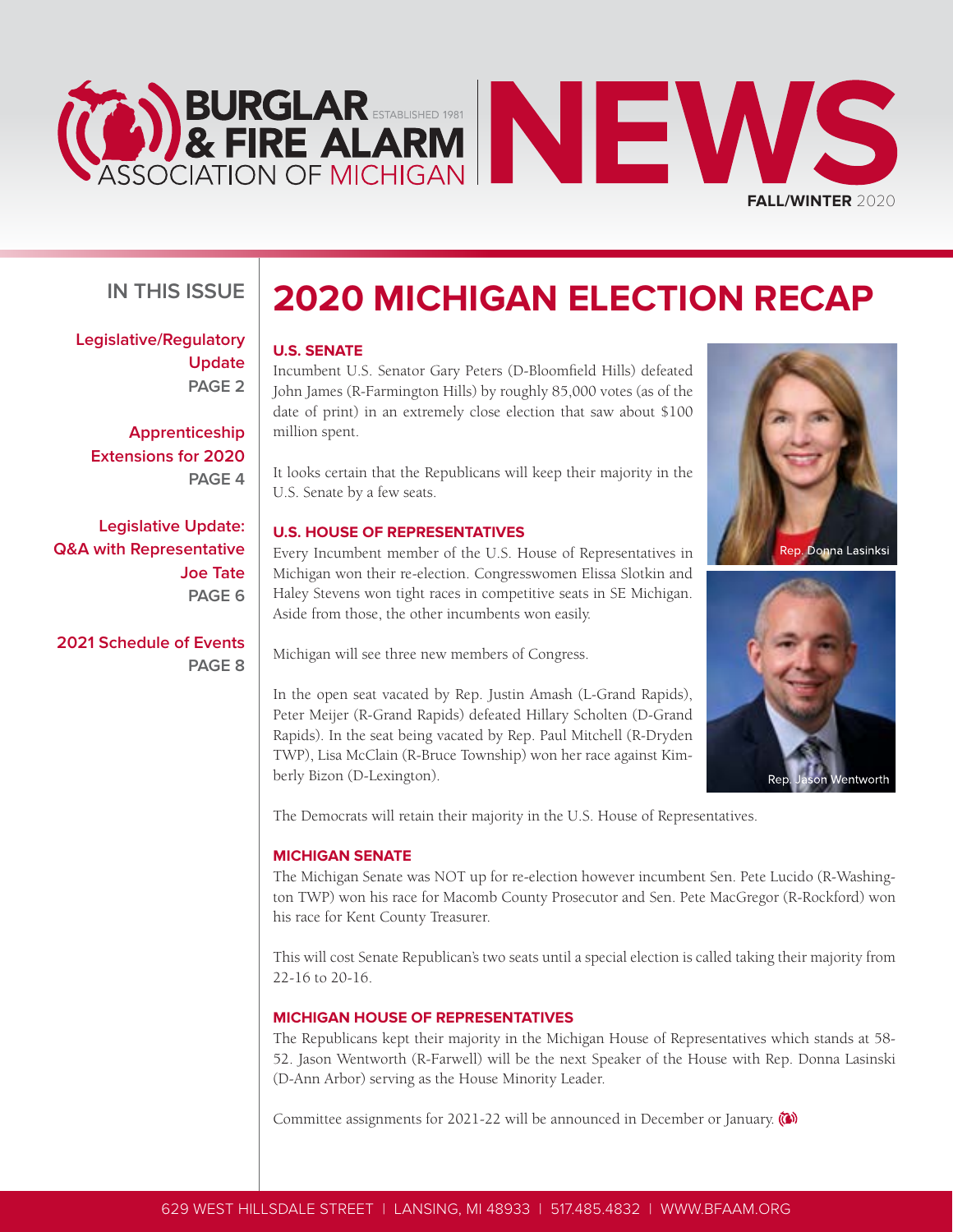<span id="page-1-0"></span>

# **LEGISLATIVE/REGULATORY UPDATE**

**BY JASON WADAGA EXECUTIVE DIRECTOR**

#### **MI SUPREME COURT STRIKES DOWN RE-ISSUING OF EMERGENCY ORDERS**

The Michigan Supreme Court ruled in September that Gov. Whitmer lacked "the authority to declare a 'state of emergency' or a 'state of disaster'" under the 1976 Emergency Management Act after April 30 and that the 1945 Emergency Powers of Governor Act is in violation of the Constitution because it "purports to delegate to the executive branch the legislative powers of state government." The court ruled the Governor possessed no authority to re-declare (which had been done several times) the same state of emergency or state of disaster orders and thereby avoid the Legislature's limitation on her authority.

Following the decision Gov. Whitmer immediately asked the Michigan Supreme court to clarify a request that she made claiming her orders would remain in effect for 21-28 days. That request for an extension was denied by the supreme court

saying they lacked the authority to do-so.

In response to the original court decision, the Director of the Michigan Department of Health and Human Services (DHHS) reinstated many aspects of Gov. Whitmer's COVID-19 emergency orders including mask requirements, gathering size limitations, and bar restrictions.

DHHS Director Robert Gordon made this decision citing a 1978 statute not included in the court case. This law (MCL 333.2253) says if the DHHS director determines that controlling an epidemic is necessary to protect the public health, he or she can prohibit public gatherings, among other actions geared toward protecting public health.

The order will:

• Require people to wear masks at indoor and outdoor gatherings, except for residential gatherings, where the wearing of masks is recommended. Masks also are still required for schools across the state, except for the Traverse City region, also referred to



as region six.

- Require that athletes training, practicing, or competing in organized sports must still wear a face covering as well, except when swimming, or consistently maintain six feet of distance.
- Puts limitations on gathering sizes that mirror the requirements from the Governor's previous orders.

#### **GOVERNOR, LEGISLATURE COME TO AGREEMENT ON SEVERAL COVID-19 BUSINESS RELATED ITEMS**

The striking down of the Governor's emergency powers effectively ended some business regulations that had been done previously by executive order. This forced the Governor and the legislature to compromise on a package of bills to address these issues moving forward during the pandemic.

Included in the package of bills (that were signed into law) was legislation that would:

- Continue unemployment benefits for an expanded 26 weeks and continuing protections for employees quarantining due to COVID-19. This was priority number one in the package of bills by both parties.
- Say that as long as a business has been in compliance with all federal, state and local laws and rules, it cannot be held liable if someone believes he or she contracted COVID-19 at the worksite.
- Prevent an employer from firing someone for staying home out of concerns they have COVID-19. That passed unanimously.
- Ensure that those with COVID-19 or those caring for a loved one with COVID-19 are able to receive the expanded 26 weeks of unemployment as opposed to the standard 20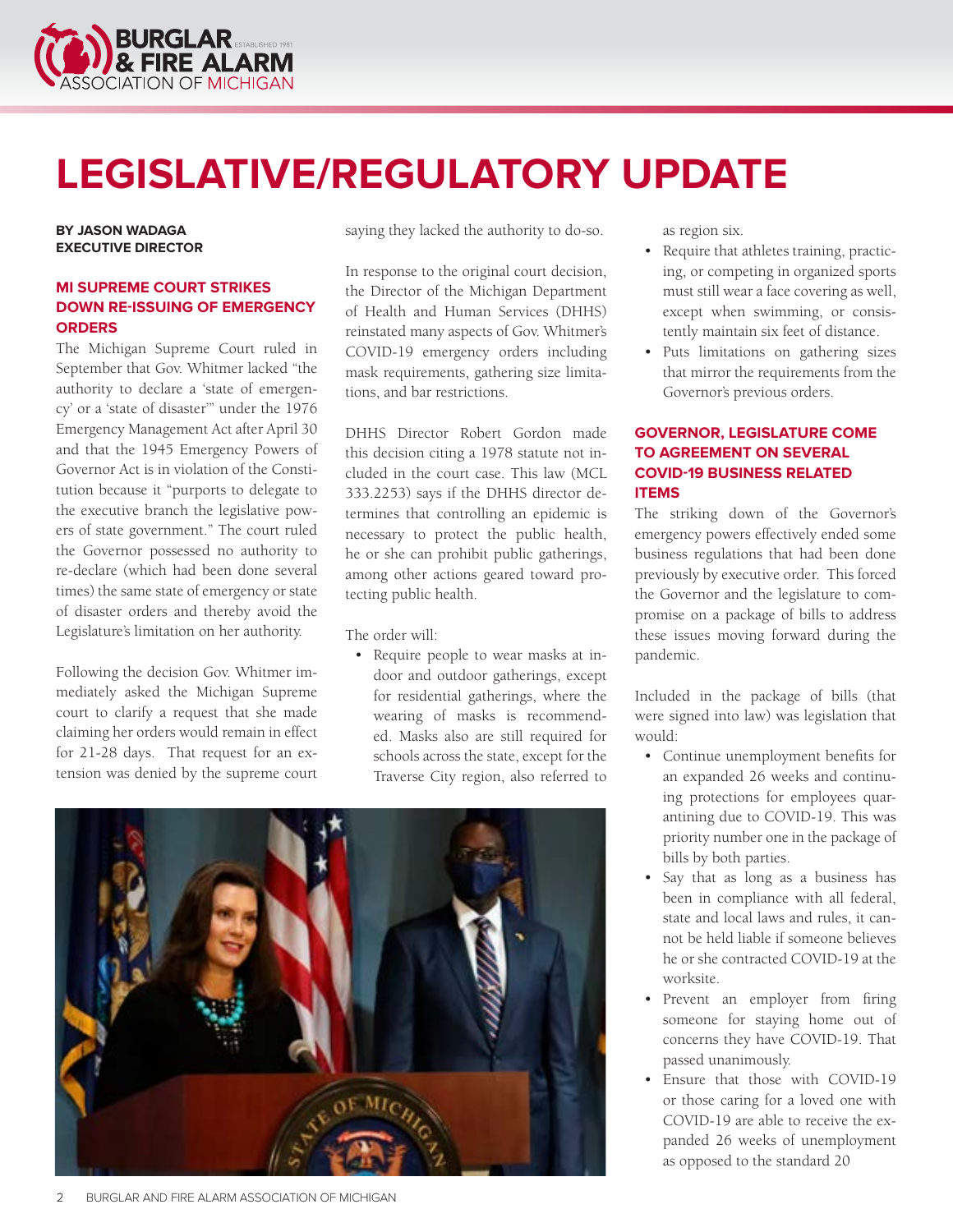#### **GOVERNOR HITS "PAUSE BUTTON" ON RE-OPENING**

Using the same statute that allowed the administration to re-instate the mask mandates and capacity limitations, the Governor and Director Gordon announced what they called a "pause Button" for Michigan's economy until December 20th. Included in the decision was:

- Indoor construction and work also will have new limitations put on it.
- Indoor recreation, casinos, bowling alleys, theaters, youth and high school sports will need to take a three-week break.
- Professional and college sports can continue to play if they meet "extraordinary standards." They must play without spectators, even if they are family.
- High schools and universities can do online learning only.
- Childcare, barbershops, salons, and public transit are still allowed, but with limited occupancy.
- Funerals can still be done with less than 25 people.
- No restrictions are being put on health care services at this time.
- Parks will remain open.
- K-8 schools can stay open, but this is at the discretion of the local school district.
- Outdoor gatherings are being limited to 25 people and indoor gatherings are being limited to 10.
- Retail shops and will be allowed to continue but at reduced occupancy.
- Dine-in eating is done for 3 weeks
- Capacity limitations in gyms and other indoor venues.
- Michigan workers will not be allowed to go to the office unless necessary under the new restrictions.

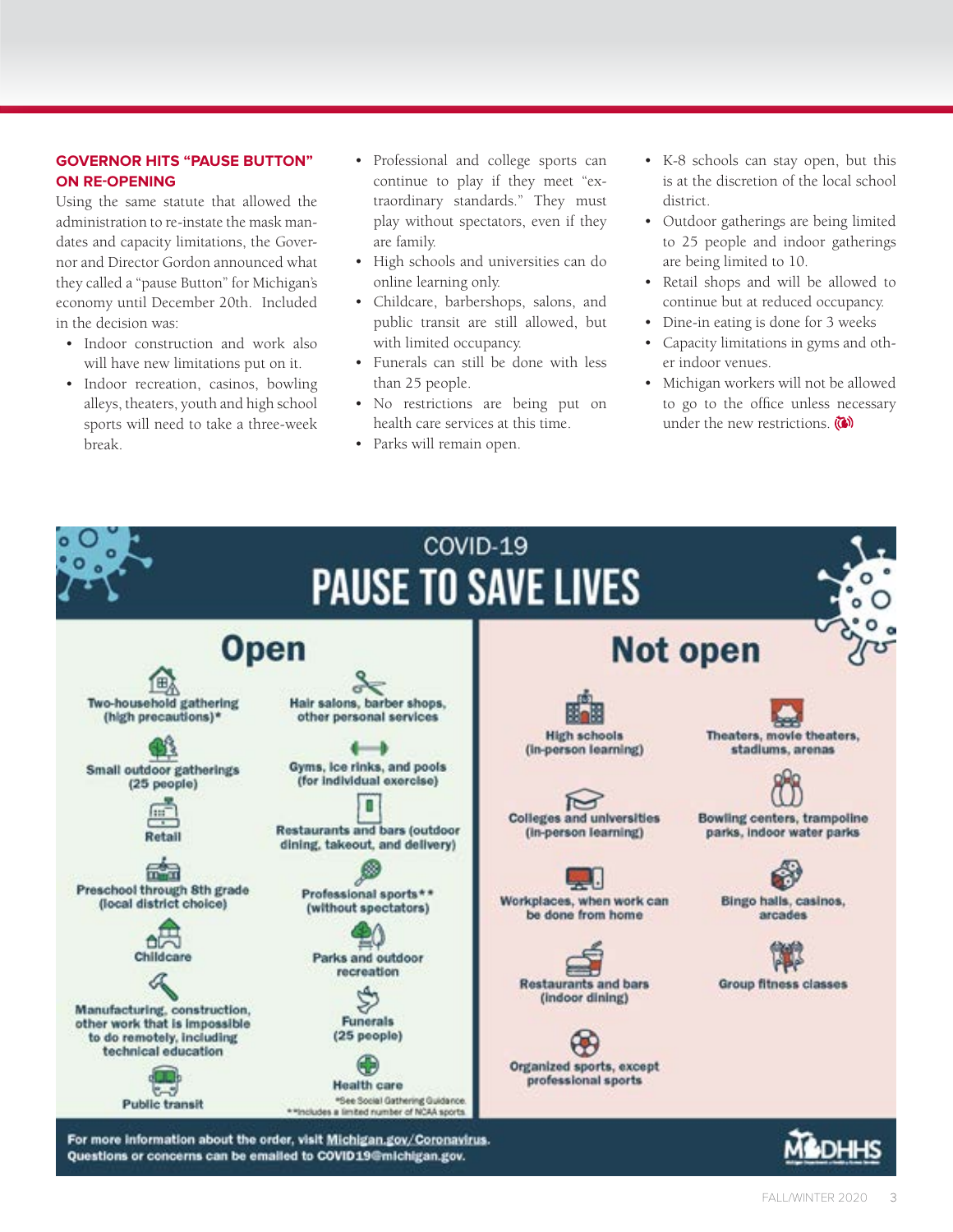<span id="page-3-0"></span>

## **APPRENTICESHIP EXTENSIONS FOR 2020**

For apprentices and apprenticeship managers, you might recall that the end of year is the time that the BFAAM Apprenticeship Program is required to update the US Department of Labor (US-DOL) on the status of all apprentices on their progress within the program. That includes requesting extensions to allow apprentices who have been in the program for several years to remain in the program and continue showing progress.

The BFAAM Apprenticeship Program leadership understands that this year has been particularly challenging with business closures, limitations on work, and other factors that may have contributed to limitations on apprentices being able to complete their fire alarm work and/or period exams. Therefore, due to the ongoing COVID pandemic, the BFAAM Apprenticeship Program has decided to grant all apprentices an additional year extension.

Also, the BFAAM Apprenticeship Program provides the following reminders:

• First, the BFAAM Apprenticeship Program is also sending its annual renewal forms for all apprentices. All companies who wish to keep their apprentices enrolled in the BFAAM

Apprenticeship Program must return the annual payment to BFAAM no later than February 1, 2021.

- Second, if you have apprentices completing the program, please use the completion form so that the BFAAM Apprenticeship Program can update the USDOL.
- If you have apprentices that are no longer employed, please contact the BFAAM Apprenticeship Program so that they can be removed from the program and their enrollment can be cancelled.
- All of the education webinars are available on the [BFAAM](https://www.bfaam.org/period-one) [website](https://www.bfaam.org/period-one). Please encourage all apprentices to use those webinars to learn their way through the program.
- Finally, if you are learning or have apprentices demonstrating progress, each of the four required Period Exams are available on the BFAAM website. Simply register for an exam through the BFAAM website. Payment for exam registration is to complete the selected BFAAM Apprenticeship Exam once. As a reminder, all payments for the BFAAM Apprenticeship program must be made with company funds. Personal checks and credit cards cannot be accepted. Once payment is processed, you will be sent login information to access the BFAAM Apprenticeship Exam.

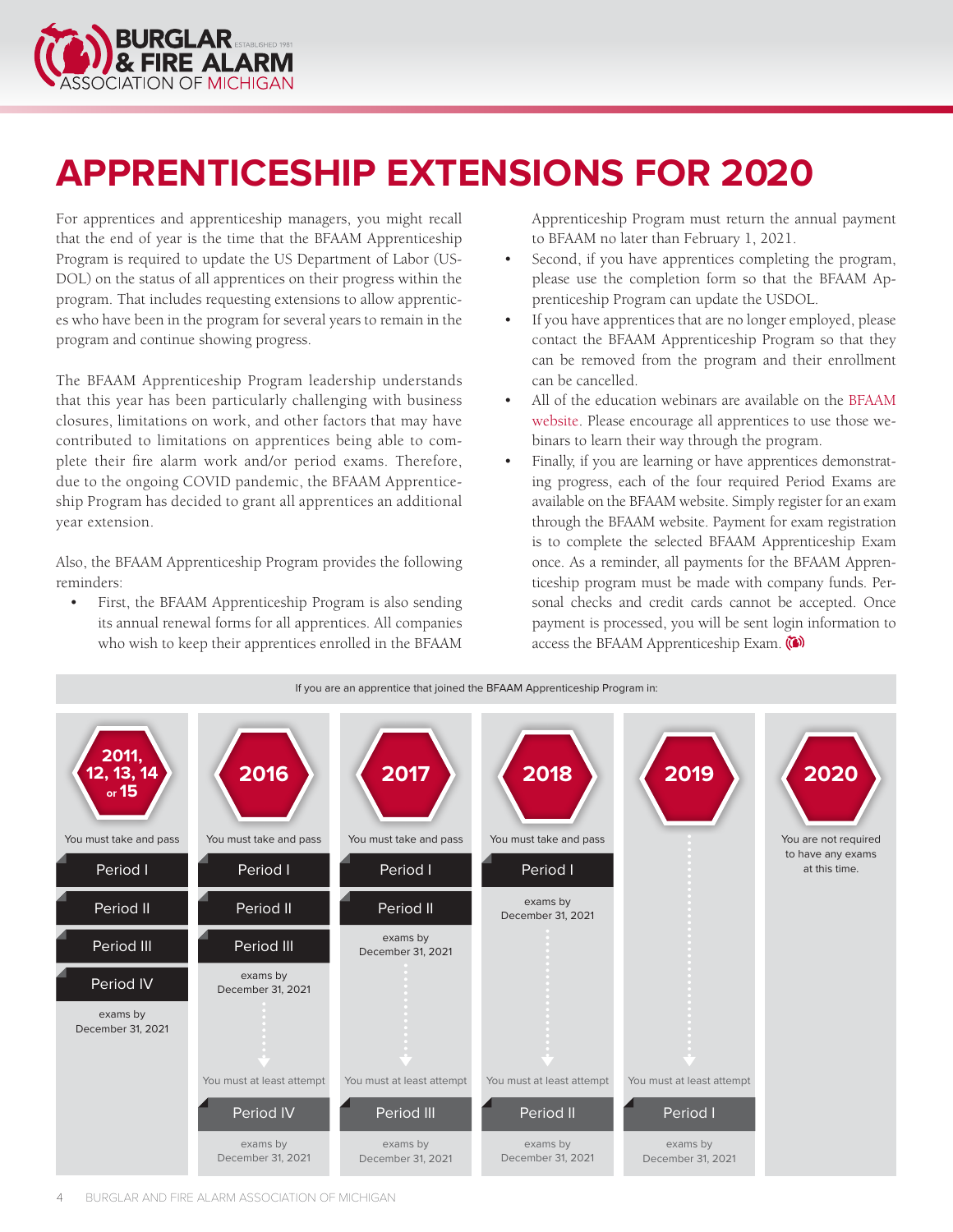#### **ACCOUNTING & TAX SERVICES**



We are focused on getting the lowest possible tax liability for you, and we assure the result is in alignment with your individualized goals. As an BFAAM member, you receive our 2 times guarantee on tax planning; meaning whatever fee is paid, you receive double the fee in returned tax savings. Also, if you hire us for ongoing administration services, such as tax preparation and bookkeeping, you will receive a 10% discount on those services for life. Contact Valley Oak at 844.368.6554.

#### **CREDIT CARD PROCESSING SERVICE**



Our program options include: 1.00% qualified rate for Visa, MasterCard and Discover or Interchange Plus. American Express offers their latest program called Opt Blue. Receive Next Day funding of your deposits, free desktop terminal; Gateway/ Virtual Terminal. We are also pleased to announce new, exciting, and secure Mobile Solutions as well. All solutions are EMV and PCI compliant. ZERO start up fees to enroll and MORE. For more information visit quantussolutions.com or call 800.698.5150.

#### **DEBT COLLECTION**



#### **FINANCIAL PLANNING**



TekCollect programs include custom verbal and written contracts, electronic database skip tracing, credit bureau reporting, plus optional advanced recovery efforts for hard-to-collect accounts. Our service is securely web-based, with access to every collection effort plus real-time reports. And every effort is designed to preserve the integrity of your customer relationships. Our fees are typically less than 10%. Best of all, results are guaranteed! Contact Lance Rhutasel at lrhutasel@tekcollect.com or call 314.308.6853 ext. 1411.

Gasaway Investment Advisors, Inc. is an investment advisory firm with a unique expertise in working with small and medium sized companies on qualified retirement plans for their employees. Our team of experienced professionals will work with your company's leaders to develop a plan that is tailored to meet your company's goals and then periodically review the plan to meet the needs of your company. This benefit provides discounted third party administration fees. Contact us at 844.368.6554.

#### **HEALTH INSURANCE PROGRAM**



Our agency has put together a team of Insurance, Human Resources and Technology professionals to provide our clients with the necessary resources to survive in today's world of Employee Benefits. Our background, education, knowledge and experience puts us in a unique position to suggest solutions that are proven to work. Contact Vantage Pointe today at 844.368.6554.

#### **INSURANCE PROGRAM**



BFAAM has teamed with Beyond Financial Planning to offer you complete insurance and financial planning services. Formerly known as Beckwith Financial Group; The team at Beyond Financial Planning works with clients daily to help families Create, Protect, and Keep Multigenerational Wealth. Simply visit us online at <www.beyond-fp.com> and find out how we go "Beyond" to help you enjoy exclusive benefits offered only to BFAAM members. Contact Beyond Financial Planning at 866.574.8279 for more information.

#### **MORTGAGE LENDING**



Primary Residential Mortgage, Inc., the Smithville Ohio division, is a licensed lender in 49 states. Our division is a full service operation with all aspects of the loan process handled by our staff. Thus eliminating the loan package distribution to other locations for final approval. Through this benefit, you will receive a \$1,250 discount on your closing costs. Contact Primary Residential Mortgage at 844.368.6554.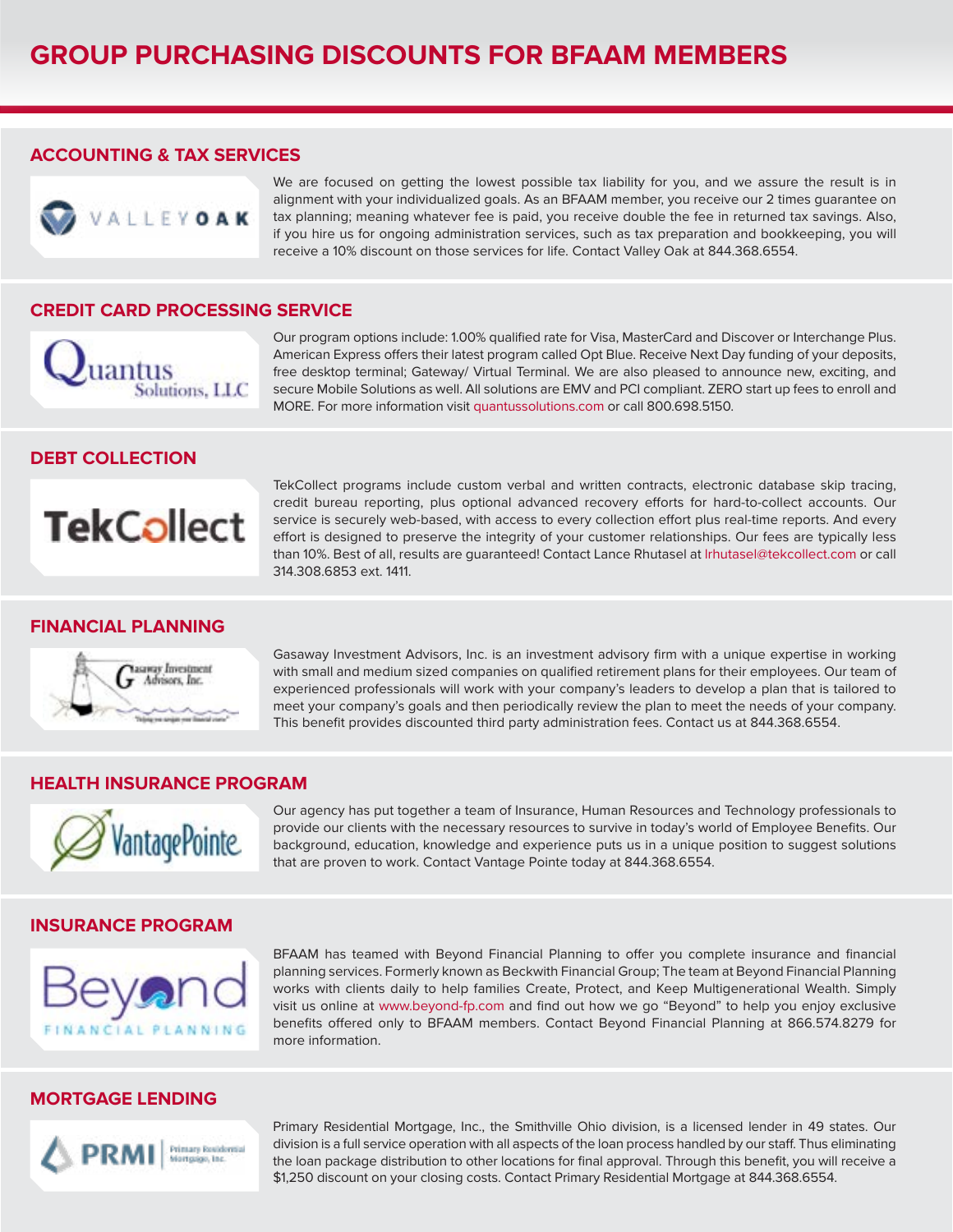<span id="page-5-0"></span>

### BFAAM LEGISLATIVE SPOTLIGHT **Q&A WITH REPRESENTATIVE JOE TATE**



Joe Tate was recently re-elected to continue serving as State Representative for Michigan's 2nd District. In his first term, Joe applied his military leadership experience and business expertise to serve the community that has invested so much in him.

#### **A LIFE OF SERVICE, TEAMWORK, AND LEADERSHIP.**

Born in the district at Bon Secours Hospital on Cadieux Road, Joe's initial exposure to

service began with his parents setting the example. His father, Coleman Sr., was a firefighter for the City of Detroit at Engine 52, Ladder 31, who gave his life while serving the city, while his mother, Debra, was a Detroit public school teacher.

After high school, Joe earned an athletic scholarship to play football at Michigan State University (MSU). At MSU, he was a threeyear starter for the Spartans and was elected team captain during his senior year. In addition to his success on the field, Joe was a model student-athlete, earning a degree in Public Policy and receiving Academic All-Big Ten honors for his excellence in the classroom. After graduating from MSU, Joe moved on to the National Football League (NFL) where he spent two years playing for three teams (Jacksonville Jaguars, St. Louis Rams, and Atlanta Falcons).

In one of the most important decisions of his life, Joe left a career in athletics and commissioned as an Infantry Officer in the United States Marine Corps. He deployed twice to Afghanistan, first as a Platoon Commander and then as a Company Executive Officer, where he oversaw the day-to-day operations of hundreds of Marines and Sailors. Two of his fondest memories were living and working with other members of his unit, providing support for small development projects to farmers living in Southern Afghanistan. And it was during his deployments where he learned the success of a mission is best accomplished by prioritizing the welfare of fellow troops and the community.

After an honorable discharge from the Marine Corps, Joe returned home to Michigan to further his education. He graduated with his Master of Business Administration (MBA) and Master of Science in Environmental Policy and Planning, both from the University of Michigan.

#### **WHAT'S YOUR NUMBER ONE LEGISLATIVE PRIORITY?**

"Housing. Access to quality housing units is something we grapple with wherever you are in Michigan. Additionally, for the first time in over 60 years renters outnumber homeowners in the city of Detroit, which means access to affordable housing whether you rent or own will become of greater importance in the coming years.

#### **WHAT'S THE BEST PART OF YOUR JOB?**

"Meeting with students from my district in Lansing when they are touring the Capitol."

#### **WHAT'S THE BIGGEST HIDDEN GEM IN YOUR DISTRICT?**

"The waterfront. My district sits along the Detroit River and Lake St. Clair."

#### **WHO'S YOUR MODERN DAY HERO?**

"My mom." ( $\bullet$ )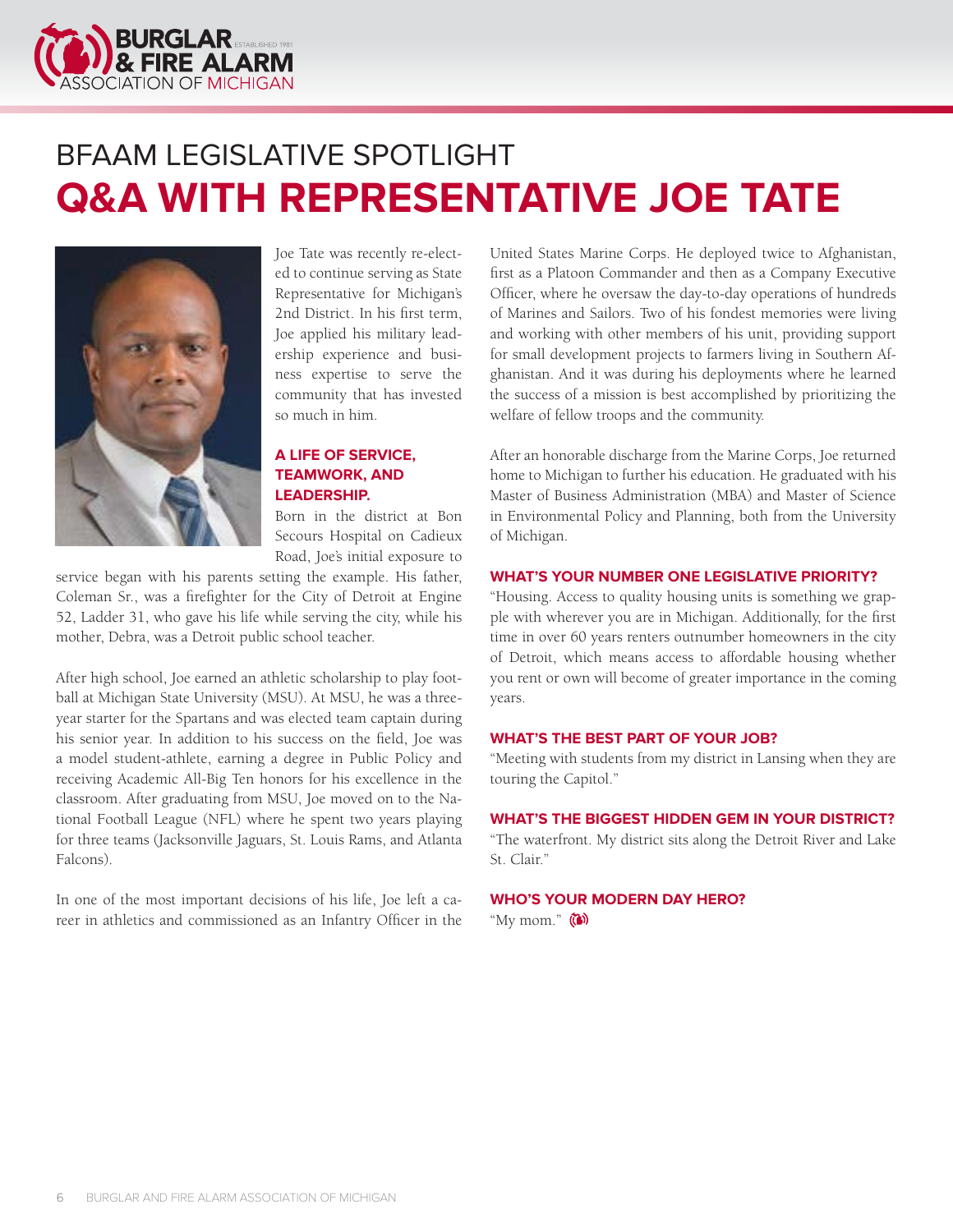

# INANCIAL PLANNIN

## [New name, same great services!](http://beyond-fp.com)

*"We get up every morning with a singular focus, to help families create, protect and keep multi-generational wealth."* **- Greg**

### Learn More



### Gregory I. Hardy, CFP®, AEP®

2632 S 11th St. Kalamazoo, MI 49009

Phone: 269.492.9701 Toll Free: 866.574.8279

 **Email: ghardy@beyond-fp.com www.beyond-fp.com**

Formerly known as:



Securities offered through Registered Representatives of Cambridge Investment Research, Inc., a broker dealer, member FINRA/SIPC. Cambridge Investment Research and Beyond Financial Planning are not affiliated. Advisory Services through Cambridge Investment Research Advisors, Inc., a Registered Investment Adviser. Registered address is 2632 South 11th Street, Kalamazoo, MI 49009.